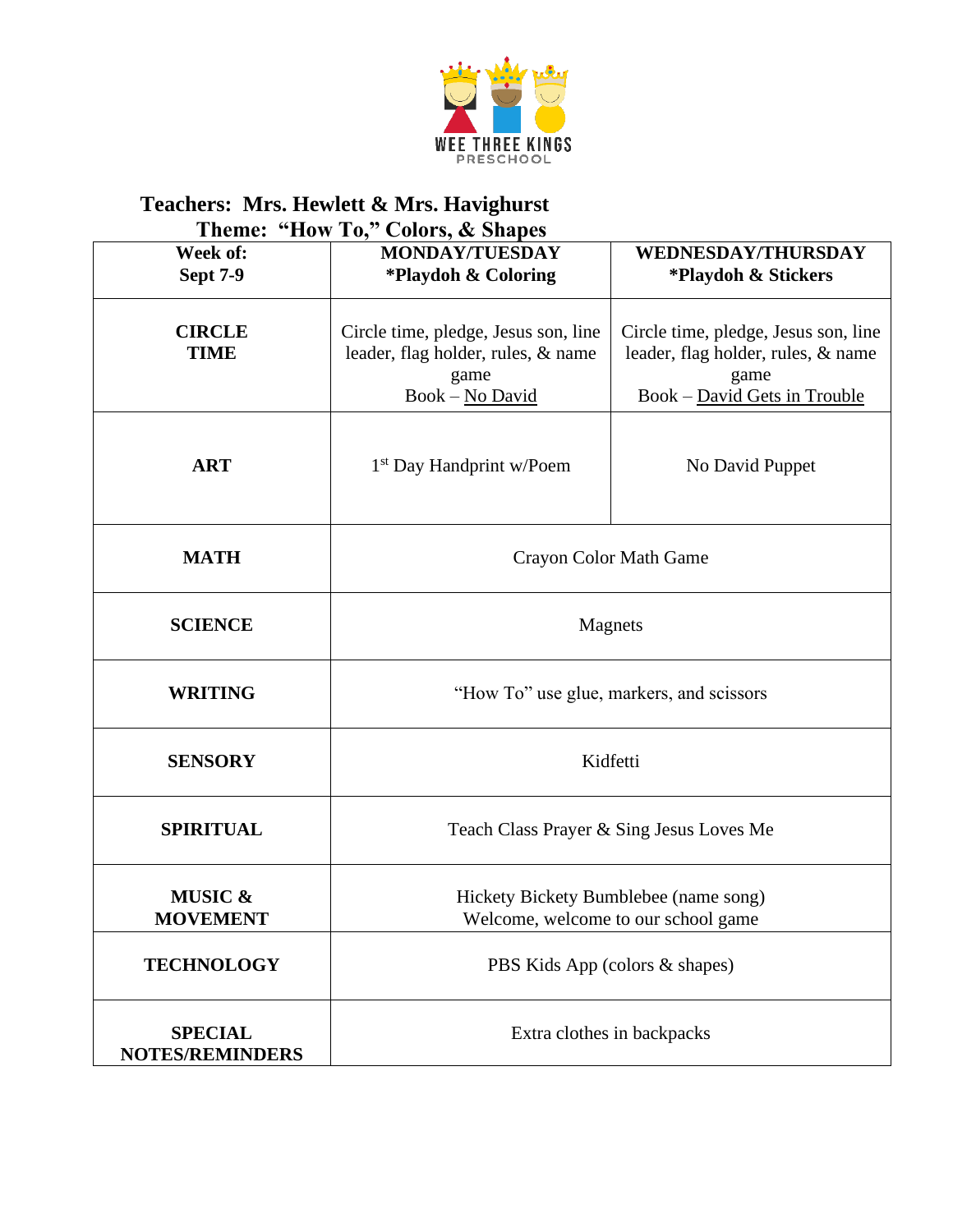

## **Teachers: Mrs. Hewlett & Mrs. Havighurst**

| Theme: "How To", Colors, & Shapes        |                                                                                                                                     |                                                                                                                                               |  |  |
|------------------------------------------|-------------------------------------------------------------------------------------------------------------------------------------|-----------------------------------------------------------------------------------------------------------------------------------------------|--|--|
| Week of:<br><b>Sept 13-16</b>            | <b>MONDAY/TUESDAY</b><br>*Watercolors & Color Blocks                                                                                | <b>WEDNESDAY/THURSDAY</b><br>*Pete Cat Color Page &<br><b>Placemat Buttons</b>                                                                |  |  |
| <b>CIRCLE</b><br><b>TIME</b>             | Circle time, pledge, Jesus son, line<br>leader, flag holder, rules, & name<br>game<br>Book – Pete the Cat & His New<br><b>Shoes</b> | Circle time, pledge, Jesus son, line<br>leader, flag holder, rules, & name<br>game<br>Book – Pete the Cat & His Four<br><b>Groovy Buttons</b> |  |  |
| <b>ART</b>                               | Too Much Glue Project & Circle<br>Collage                                                                                           | Button Collage & Paint at Easel<br>(Red/Blue)                                                                                                 |  |  |
| <b>MATH</b>                              | <b>Stringing Buttons</b>                                                                                                            |                                                                                                                                               |  |  |
| <b>SCIENCE</b>                           | Magnets & Mixing Colors                                                                                                             |                                                                                                                                               |  |  |
| <b>WRITING</b>                           | "How To" use glue, markers, and scissors                                                                                            |                                                                                                                                               |  |  |
| <b>SENSORY</b>                           | Pete the Cat Fine Motor Skills Activity                                                                                             |                                                                                                                                               |  |  |
| <b>SPIRITUAL</b>                         | Teach Class Prayer & Sing Jesus Loves Me                                                                                            |                                                                                                                                               |  |  |
| <b>MUSIC &amp;</b><br><b>MOVEMENT</b>    | Hickety Bickety Bumblebee (name song)<br><b>Silly Dance Contest</b>                                                                 |                                                                                                                                               |  |  |
| <b>TECHNOLOGY</b>                        | PBS Kids App (colors & shapes)                                                                                                      |                                                                                                                                               |  |  |
| <b>SPECIAL</b><br><b>NOTES/REMINDERS</b> | Extra clothes in backpack<br>Stretch N Grow $14^{\text{th}}$ & $15^{\text{th}}$                                                     |                                                                                                                                               |  |  |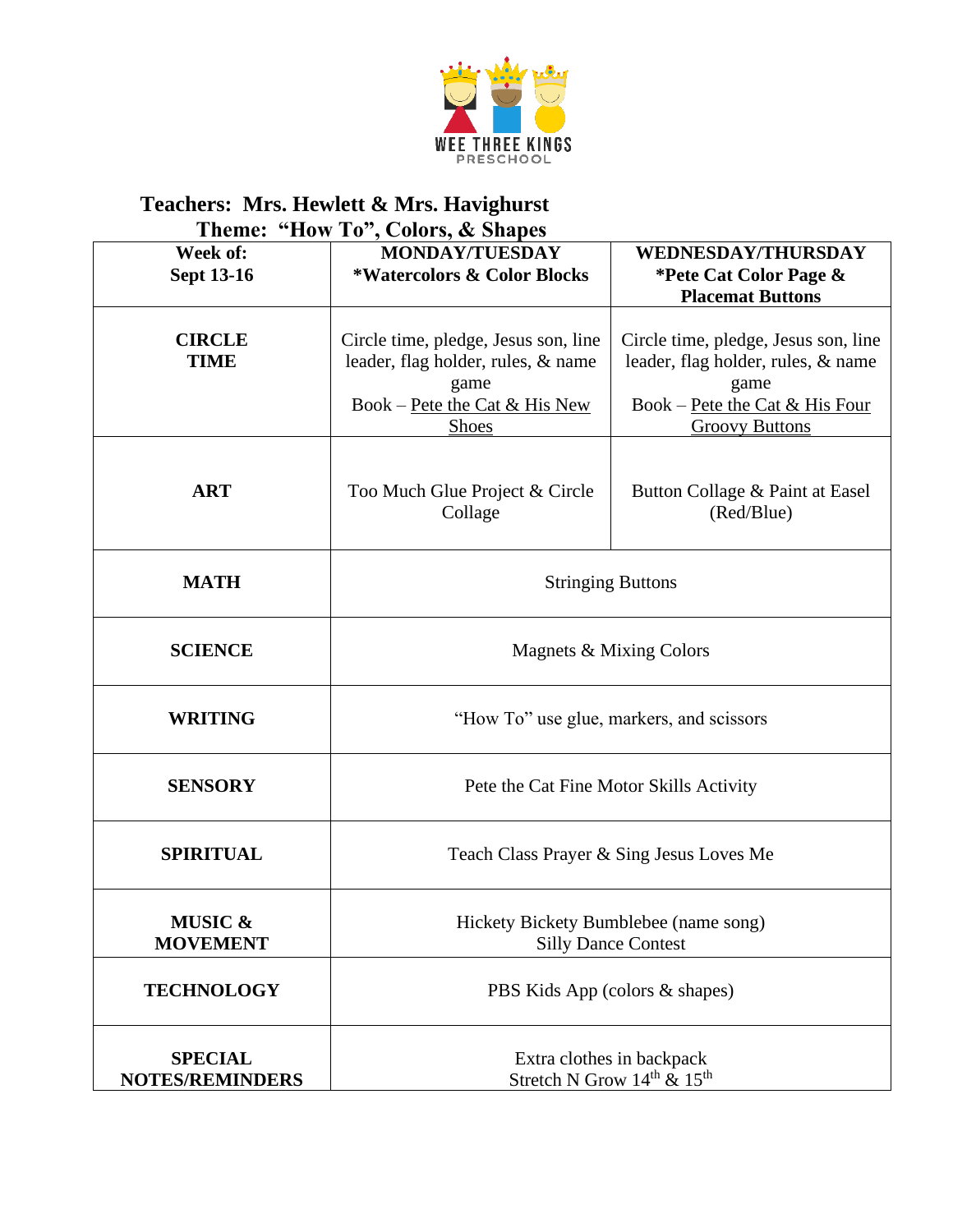

## **Teachers: Mrs. Hewlett & Mrs. Havighurst Theme: "How To", Colors, & Shapes**

| Week of:<br>Sept 20-23                   | 10, 50000, 80000<br><b>MONDAY/TUESDAY</b><br>*Shape Stamps & Shape Links                                                                     | <b>WEDNESDAY/THURSDAY</b><br>*Leaves w/Tissue Paper &<br><b>Mirror Faces</b>                                 |
|------------------------------------------|----------------------------------------------------------------------------------------------------------------------------------------------|--------------------------------------------------------------------------------------------------------------|
| <b>CIRCLE</b><br><b>TIME</b>             | Circle time, pledge, Jesus son, line<br>leader, flag holder, rules, & name<br>game<br><b>Book</b> – Mouse Shapes                             | Circle time, pledge, Jesus son, line<br>leader, flag holder, rules, & name<br>game<br>$Book - I Like Myself$ |
| <b>ART</b>                               | Painting with Shape Blocks & Self<br>Portraits                                                                                               | My Family & Home<br><i>*Take home All About Me paper*</i><br>Cut w/scissors                                  |
| <b>MATH</b>                              | Giant Shape Match Math Game                                                                                                                  |                                                                                                              |
| <b>SCIENCE</b>                           | Color Paddles & Translucent Blocks                                                                                                           |                                                                                                              |
| <b>WRITING</b>                           | <b>Tracing Lines</b>                                                                                                                         |                                                                                                              |
| <b>SENSORY</b>                           | Fine Motor Skills (using kid tweezers)                                                                                                       |                                                                                                              |
| <b>SPIRITUAL</b>                         | 9 Fruits Alive - Book<br>Chapel 21 <sup>st</sup> & 22 <sup>nd</sup>                                                                          |                                                                                                              |
| MUSIC &<br><b>MOVEMENT</b>               | Apple Tree Song                                                                                                                              |                                                                                                              |
| <b>TECHNOLOGY</b>                        | PBS Kids App (colors & shapes)                                                                                                               |                                                                                                              |
| <b>SPECIAL</b><br><b>NOTES/REMINDERS</b> | Next week we will be starting on our letters. We will start with the<br>Letter "A" and end with Show N Tell on Wed $(9/29)$ & Thurs $(9/30)$ |                                                                                                              |